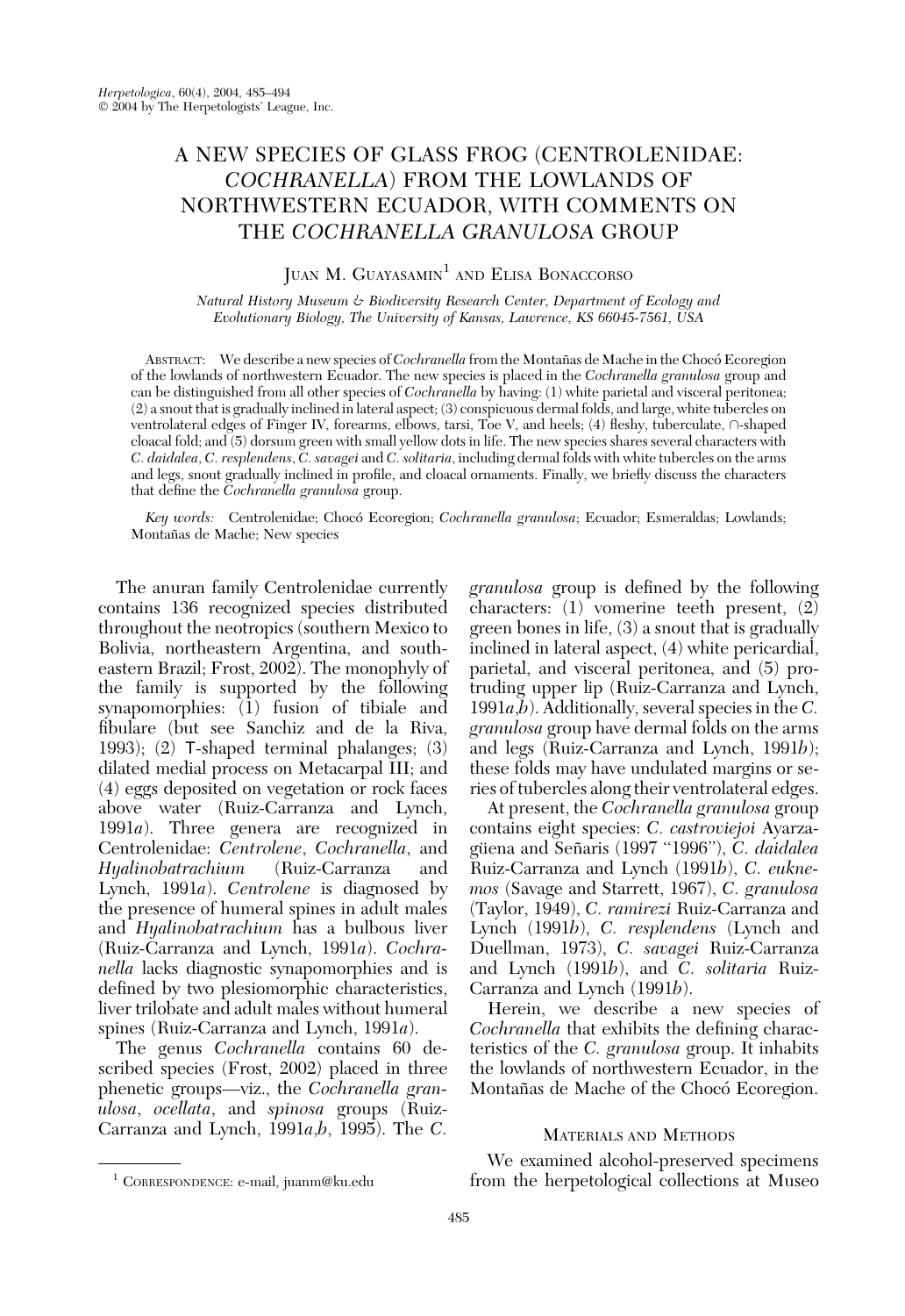de Zoología of the Universidad Católica del Ecuador (QCAZ), Natural History Museum of The University of Kansas (KU), Natural History Museum of Los Angeles County (LACM), and Museo de Historia Natural La Salle (MHNLS). In addition to the type series of the new species, specimens examined are listed in Appendix I; when specimens were not available for direct comparison, we relied on literature. Measurements were taken as described by Guayasamin (2004), except for foot length and disc of Finger III (described below), and are as follow: (1) snout–vent length  $(SVL); (2)$  tibia length; (3) foot length  $=$ distance from proximal margin of inner metatarsal tubercle to tip of Toe IV; (4) head length; (5) head width; (6) interorbital distance; (7) upper eyelid width; (8) internarial distance; (9) eye-to-nostril distance; (10) snout-to-eye distance; (11) eye diameter; (12) tympanum diameter; (13) eye-to-tympanum distance; (14) radioulna length; (15) hand length; (16) Finger I length;  $(17)$  disc of Finger III = greatest width of disc of Finger III. Sexual maturity was determined by the presence of vocal slits in males. For ease of comparison, the numerical diagnosis parallels that of Lynch and Duellman (1973) as modified by Ruiz-Carranza and Lynch (1991a) and Noonan and Bonett (2003). Terminology for webbing is that described by Savage and Heyer (1967). For the generic placement of the new species, we follow the classification proposed by Ruiz-Carranza and Lynch (1991a).

## **SYSTEMATICS**

### Cochranella **mache** sp. nov.

Holotype.—QCAZ 22412, adult male, from Riachuelo La Ducha (0° 20' 41" N, 79° 42' 36" W; 510 m), tributary of Río Aguacatal, Reserva Biológica Bilsa, 27.4 km W (airline distance) of the town of Quinindé, Montañas de Mache, Provincia Esmeraldas, Ecuador; obtained on 8 January 2003 by Juan M. Guayasamin and Elisa Bonaccorso.

Paratypes.—QCAZ 22413, same data as holotype; KU 291176, Río Aguacatal, Reserva Biológica Bilsa, Montañas de Mache, Provincia Esmeraldas, Ecuador; obtained on 3 July 2000 by Greg Vigle.

Diagnosis.—The new species is placed in the genus Cochranella because it lacks bulbous liver (present in *Hyalinobatrachium*) and lacks a humeral spine in males (present in Centrolene). Cochranella mache (Figs. 1, 2) differs from other species in the genus by the following combination of characters: (1) each vomer having 3 or 4 teeth on dentigerous process; (2) bones green in life; (3) in life, parietal peritoneum white, covering anterior third of abdomen (heart not visible); pericardial and stomach peritonea white; hepatic peritoneum clear; (4) in life, dorsum green with numerous small yellow spots, Fingers I and II and Toes I and II white; iris white with fine black reticulation and narrow golden ring around pupil; in preservative, dorsum lavender with small white or cream spots; (5) webbing formula between outer fingers usually  $III^+$  $3^+$ III2<sup>-</sup>-1IV; (6) webbing formula on foot usually I1–2<sup>-</sup>II1–2 III1–2<sup>-</sup>IV2–1V; (7) snout round in dorsal view and gradually inclined in lateral view; (8) dorsal skin shagreen, usually with numerous minute spinules and warts with protruding spicules; (9) dermal folds present, conspicuous, with large white tubercles on ventrolateral edges of Finger IV, forearms, elbows, Toe V, tarsi, and heels; cloacal fold present,  $\cap$ -shaped, fleshy, tuberculate; (10) humeral spine absent; (11) posterodorsal portion of tympanum covered by low tympanic fold, tympanum oriented dorsolaterally; (12) snout–vent length in males 23.5–24.0 mm; females unknown; (13) prepollical spine not protruding externally; nuptial pad large (Type I of Flores, 1985); nuptial excrescences cream, finely granular; (14) cloacal ornamentation present in the form of white warts  $(=$  enameled warts sensu Lynch and Duellman, 1973:6); (15) when adpressed, Fingers I and II about same length; (16) liver trilobate; (17) eye diameter about double width of disc of Finger III.

Cochranella mache is distinguished from most other species in the genus by having a snout gradually inclined in profile (Fig. 3) and dermal folds with a series of tubercles on the ventrolateral edges of the Finger IV, forearms, elbows, Toe V, tarsi, and heels (Fig. 4a,b). In Cochranella, only the following species share the aforementioned characteristics: Cochranella daidalea, C. resplendens, C. savagei, and C. solitaria. The only other species that can be confused with C. mache is C. euknemos.

The primary characters distinguishing Cochranella mache from C. daidalea are as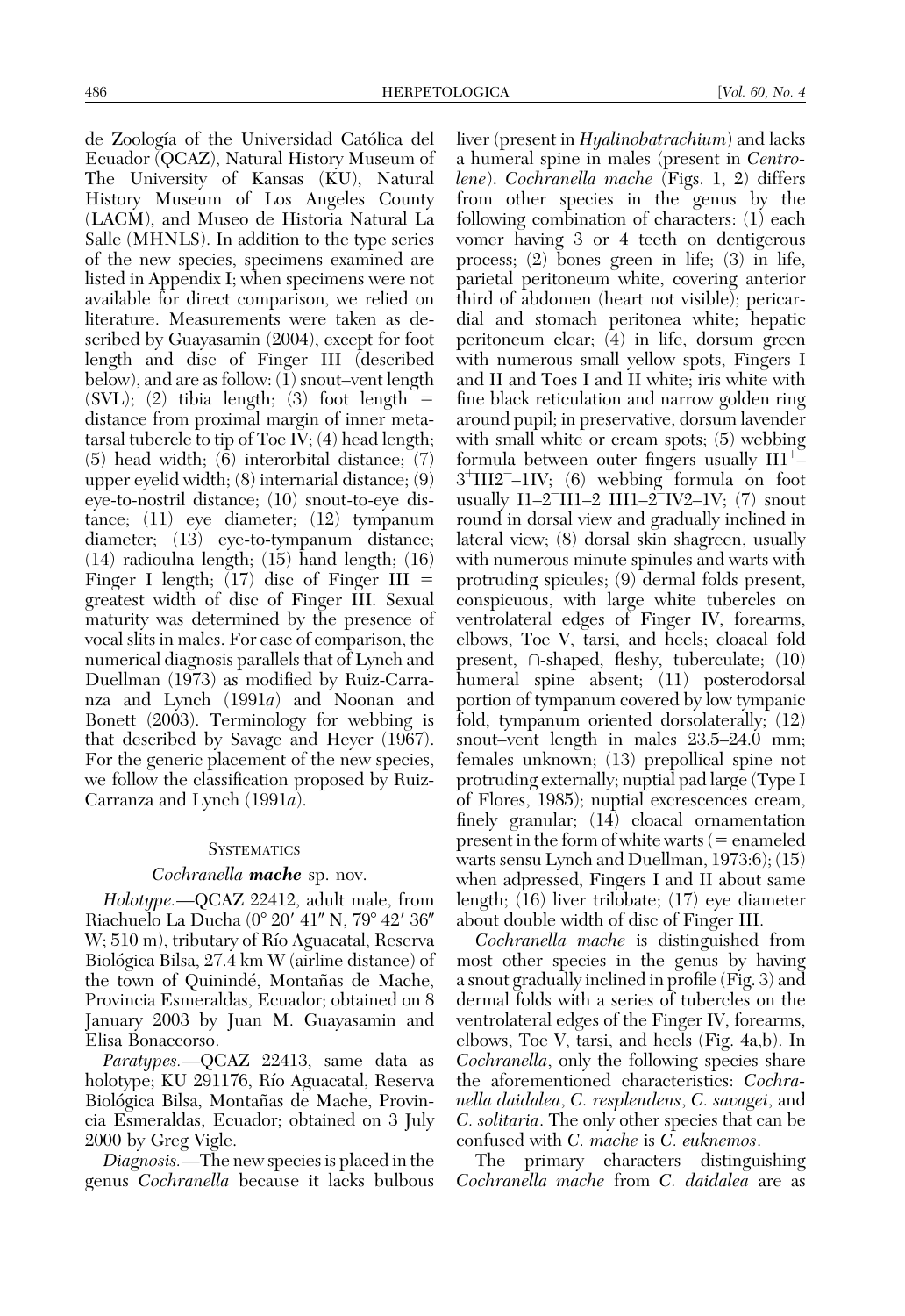

FIG. 1.—Dorsal (A, B) and ventral (C) views of Cochranella mache in life. Specimen shown in (A) not collected, photo by Andrew J. Crawford; specimen in (B) and (C) paratype QCAZ 22413,  $SVL = 24.0$  mm, adult male. Color photographs will be available at AmphibiaWeb (http://elib.cs.berkeley.edu/aw/).



FIG. 2.—Dorsal view of holotype of Cochranella mache in preservative, QCAZ  $22412$ ;  $SVL = 24.0$  mm, adult male.

follow: (1) males have conspicuous nuptial pads (absent in males of C. daidalea; Ruiz-Carranza and Lynch, 1991b), and (2) in life, the dorsum is green with numerous, small yellow spots (dorsum pale green with small cream to white spots and large dark blue to black spots in C. daidalea; Ruiz-Carranza and Lynch, 1991b). Cochranella mache is distinguished from C. resplendens by (1) usually having spinules and spicules on the dorsum (absent in C. resplendens), (2) in life, having a green dorsum bearing numerous small, yellow spots (dorsum dark green with white to bluish green spots in C. resplendens; Lynch and Duellman, 1973), (3) being smaller (Table 1), and (4) having a distribution in lowlands west of the Andes (lowlands east of the Andes in C. resplendens; Table 2). Cochranella mache differs from C. savagei and C. solitaria by (1) possessing dermal folds with series of large tubercles on forearms, Finger IV, tarsi, and Toe V (dermal folds with series of relatively low tubercles in C. savagei and C. solitaria; Fig. 3 of Ruiz-Carranza and Lynch, 1991b),  $(\overline{2})$  having males with conspicuous nuptial excrescences (nuptial excrescences absent in males of C. savagei and C. solitaria; Ruiz-Carranza and Lynch, 1991b), and (3) in life, having a green dorsum bearing numerous small, yellow spots (dorsum green with dark green and white spots in C. savagei and C. solitaria; Ruiz-Carranza and Lynch,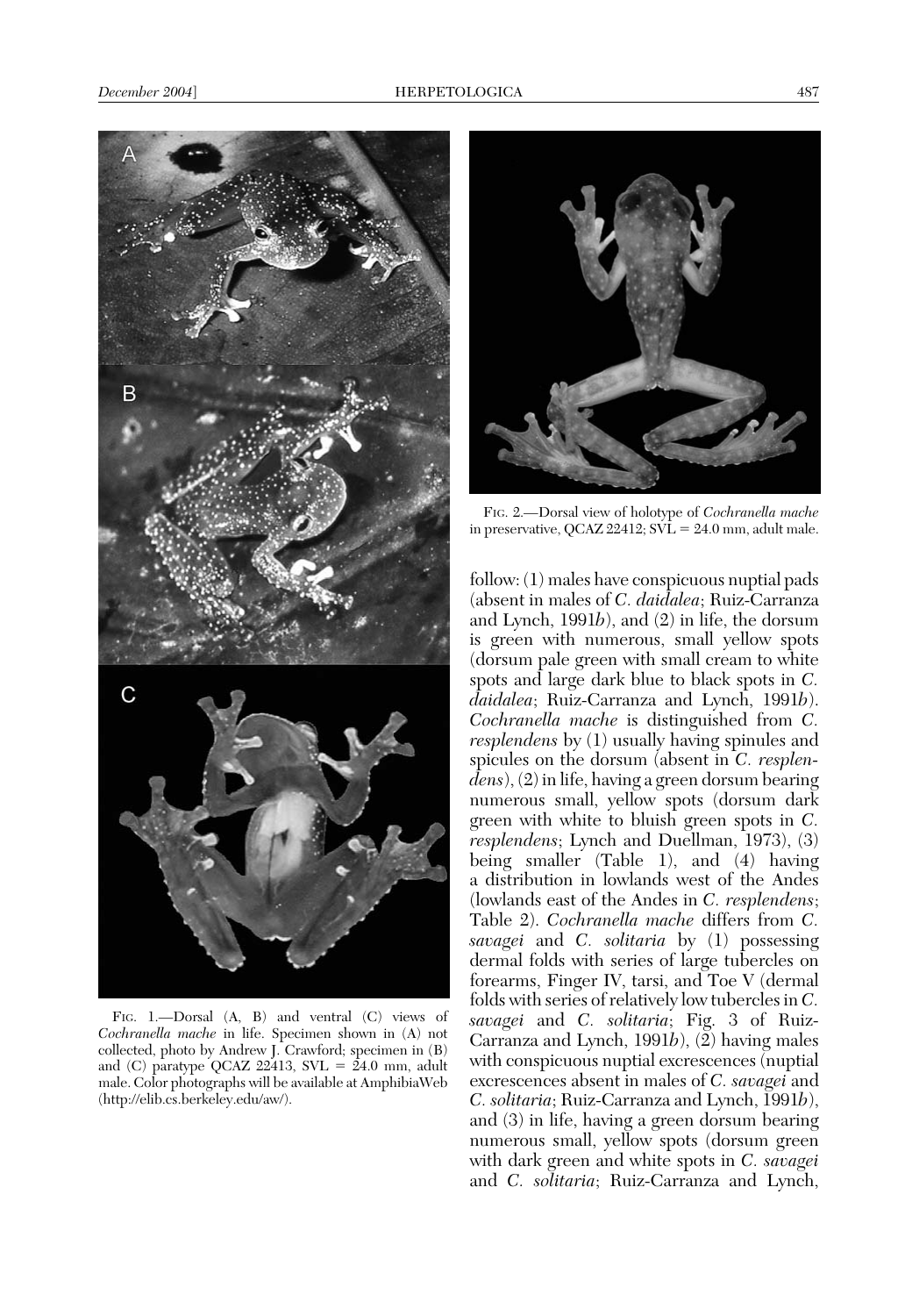

1 mm

FIG. 3.—Lateral view of head of paratype of Cochranella mache, KU 291176; SVL =  $23.5$  mm.

1991b). Cochranella mache differs from C. euknemos by (1) having dermal folds on the forearms, Finger IV, tarsi, and Toe V with lateral tubercles, resembling a series of separate flaps (dermal fold continuous and slightly undulate in C. euknemos; Fig. 4), and (2) in life, having dermal folds with white coloration only on lateral tubercles (dermal folds with continuous white border; Savage and Starrett, 1967). The distribution of some characters among species in the C. granulosa group is presented in Table 3.

Description of holotype.—Adult male, SVL 24.0 mm. Head slightly wider than body, longer than wide; head width 93.3% of head length, 35% of SVL; snout rounded in dorsal view, gradually sloping from nostrils to tip in lateral profile; canthus rounded; loreal region slightly concave; lips slightly flared; nostril about one half the distance from eye to tip of snout, not protuberant, directed dorsolaterally; internarinal area barely depressed. Eye large, directed anterolaterally; transverse diameter of disc of Finger III 53% of eye diameter. Supratympanic fold low, obscuring posterodorsal portion of tympanic annulus; tympanum directed dorsolaterally, with slight posterior inclination; tympanic membrane translucent, pigmented as surrounding skin. Dentigerous processes of vomer low, situated transversely between choanae, each bearing four teeth; choanae large, longitudinally rectangular; tongue ovoid, with ventral posterior sixth not attached to mouth floor and posterior margin notched; vocal slits long, extending



FIG. 4.—Hand and foot of male paratype (KU 291176,  $SVL = 23.5$  mm) of *Cochranella mache*  $(A, B)$ , and of male holotype (LACM 26764, SVL =  $24.5$  mm) of Cochranella euknemos (C, D).

posterolaterally from the posterolateral base of tongue to angle of jaws.

Humeral spine absent; conspicuous dermal fold around elbow, along ventrolateral edge of forearm and outer edge of Finger IV; dermal folds with lateral, large, white tubercles (Fig. 4); relative length of fingers:  $III > IV > I \approx II$ ; webbing between Fingers I and II absent, webbing formula for outer fingers  $III^+$ 3<sup>+</sup>III2<sup>-2</sup>-1IV; discs expanded, nearly round; disc pads triangular; subarticular tubercles small, round, simple; supernumerary tubercles absent; palmar tubercle elliptical, simple; nuptial pad large, ovoid, granular, extending from ventrolateral base to dorsal surface of Finger I (Fig. 5), covering the proximal onehalf of the length of Finger I (Type I of Flores, 1985).

Length of tibia 62.9% of SVL; conspicuous dermal fold around heel, along ventrolateral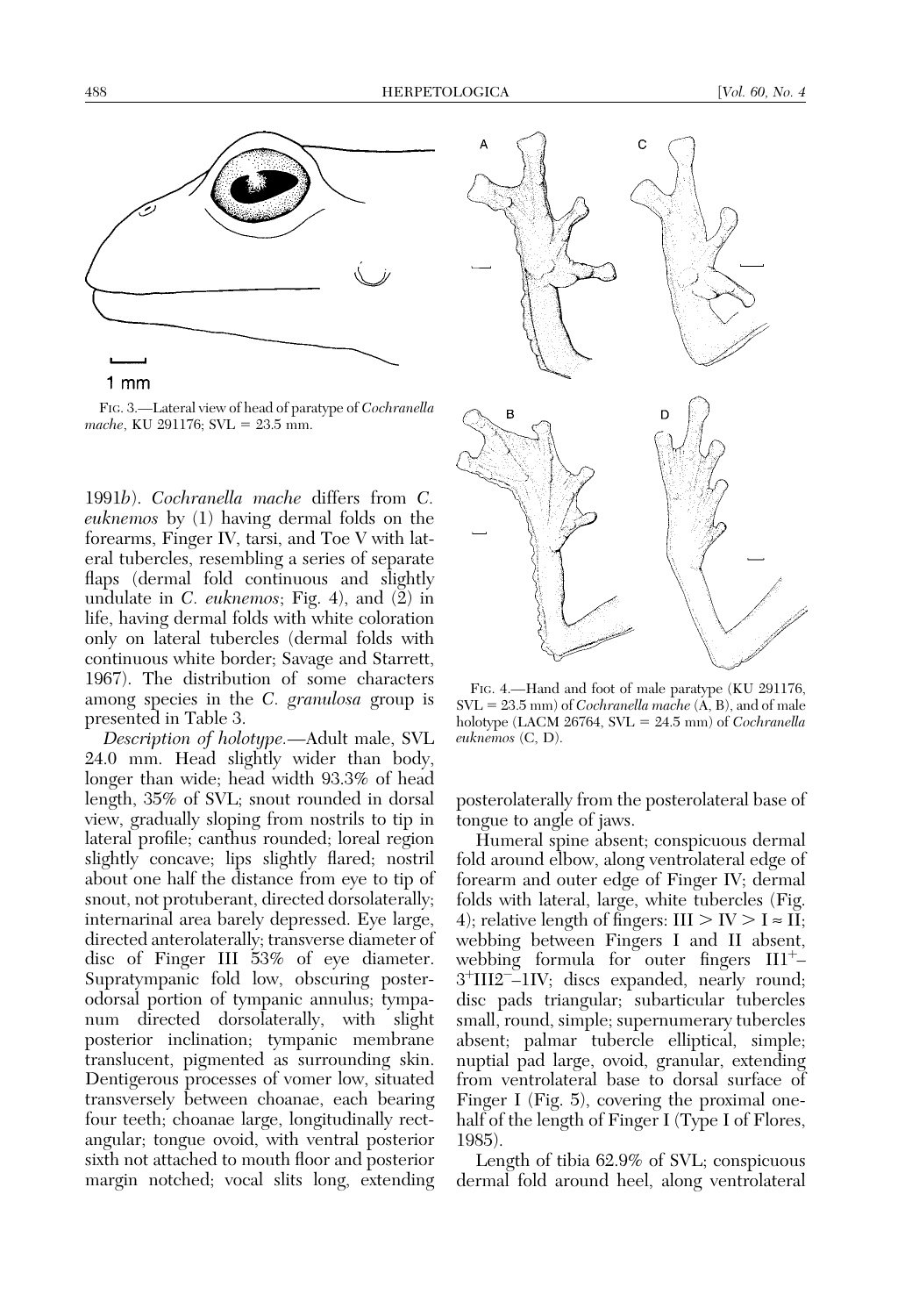|                            |                            |                                           |                                                        | TABLE 1.-Measurements (in mm) of species of the Cochranella granulosa group. |                   |                                                          |                        |                                                                   |                                                      |                                                    |                      |                                         |
|----------------------------|----------------------------|-------------------------------------------|--------------------------------------------------------|------------------------------------------------------------------------------|-------------------|----------------------------------------------------------|------------------------|-------------------------------------------------------------------|------------------------------------------------------|----------------------------------------------------|----------------------|-----------------------------------------|
| Character                  |                            | C. astroviejoi C. croceopodes             | C. daidalea                                            | Ġ                                                                            | euknemos          | Ġ                                                        | grannlos a             | C. mache                                                          | C. ramirezi                                          | C. savagei                                         | C. resplendens       | C. solitaria                            |
| Source                     | work<br>This               | work<br>This                              | Carranza<br>$_{\rm Lyach}^{\rm Lyach}$<br>and<br>Ruiz- | This work                                                                    |                   | This work                                                |                        | This work                                                         | and Lynch<br>Carranza<br>1991b<br>Ruiz-              | Carranza<br>$_{1991b}^{\rm Lyrch}$<br>and<br>Ruiz- | This work            | and Lynch<br>Carranza<br>1991b<br>Ruiz- |
| Specimens                  | <b>NIHNLS</b>              | KU                                        | ICN                                                    | LACM                                                                         | ΚU                | КU                                                       | KU 32808,              | QCAZ                                                              | ICN                                                  | ICN                                                | КU                   |                                         |
| referred                   | 16446,<br>16432,<br>16429, | 211804<br>211799                          | $\left( \text{holype} \right)$<br>18008                | (holotype),<br>47066,<br>26764                                               | 116437,<br>116439 | 65236,<br>23802,<br>96362,<br>85474                      | 166457                 | $\begin{array}{l} \text{(hodype)},\\ 22413, \end{array}$<br>22412 | (holotype)<br>19684                                  | (holotype)<br>9769                                 | (holotype)<br>118053 | (holotype)<br>$\text{ICN} \atop 24298$  |
|                            | 16452                      |                                           |                                                        | KU 77534,<br>116436,<br>116441                                               |                   |                                                          |                        | KU 291176                                                         |                                                      |                                                    |                      |                                         |
| Sex                        | Males                      | Females                                   |                                                        | Males                                                                        | Females           | Males                                                    | Females                | $\begin{array}{c} \rm{Males} \\ 23.5\text{--}24.0 \end{array}$    | $\begin{array}{c}\n\text{Male} \\ 25.6\n\end{array}$ | Female                                             | Male                 |                                         |
| <b>TAS</b>                 | $21.3 - 22.6$              | $24.4-25.2$<br>13.8-15.2<br>11.4-12.4     | Female<br>25.5<br>13.6                                 | $22.2 - 26.7$                                                                | 29.1-31.1         | $25.9 - 28.2$<br>13.3-15.5                               | $28.6 - 29.6$          |                                                                   |                                                      | $23.3\,$                                           | 26.6                 | $Male$<br>$19.3$<br>$11.8$              |
| Tibia                      | $12.3 - 13.5$              |                                           |                                                        | $12.8 - 15.5$                                                                | $16.7 - 18.1$     |                                                          | 16.3-17.7              | $3.8 - 15.1$                                                      |                                                      | 12.9                                               | $15.0\,$             |                                         |
| $_{\text{Foot}}$           | $9.1 - 10.0$               |                                           |                                                        | $11.3 - 12.6$                                                                | $.3.6 - 13.9$     | $11.6 - 12.5$                                            | $13.2 - 14.5$          | $0.8 - 12.2$                                                      |                                                      |                                                    | 12.8                 |                                         |
| Head length                | $7.4 - 8.0$                | $\overline{9}$ .                          | 8.1                                                    | $8.0 - 9.7$                                                                  | $10.5 - 11.5$     | $8.6 - 9.1$                                              | $9.5 - 10.1$           | $8.1 - 9.0$                                                       | $\overline{7}$ .9                                    | $\overline{r}$ .9                                  | 9.7                  | 5.4                                     |
| Head width                 | $7.7 - 8.0$                | $9.8 - 10.0$                              | 9.0                                                    | $7.5 - 10.0$                                                                 | $10.8 - 11.3$     | $8.5 - 9.5$<br>2.7-3.5                                   | $10.0$                 | $7.7 - 8.4$                                                       | 8.5<br>3.5                                           | 8.3                                                | 9.3<br>3.2           | $6.9$<br>$2.55$                         |
| Interorbital<br>distance   | $2.5 - 2.7$                | $2.8 - 3.0$                               | 3.0                                                    | $2.6 - 3.2$                                                                  | 3.3               |                                                          | $3.5 - 3.8$            | $2.8 - 3.0$                                                       |                                                      | 3.3                                                |                      |                                         |
| Upper eyelid<br>width      | $1.6 - 2.0$                | 2.4                                       | 1.4                                                    | $1.4 - 1.6$                                                                  | $1.5 - 1.8$       | $2.1 - 2.5$                                              | Οj<br>αį               | $1.4 - 1.6$                                                       |                                                      | $\Xi$                                              | 1.6                  |                                         |
| Internarinal<br>distance   | $1.4 - 1.6$                | 2.0                                       |                                                        | $1.8 - 2.0$                                                                  | $2.2 - 2.5$       | $1.9 - 2.2$                                              | $2.1 - 2.3$            | $1.8 - 2.0$                                                       |                                                      |                                                    | 2.3                  |                                         |
| Eye-to-nostril<br>distance | $1.9 - 2.0$                | 2.3                                       |                                                        | $2.1 - 2.3$                                                                  | $2.6 - 3.1$       | $2.2 - 2.3$                                              | 2.4                    | $2.1 - 2.2$                                                       |                                                      |                                                    | 2.6                  |                                         |
| Snout-to-eye-              | $3.1 - 3.3$                | $\frac{4}{4}$                             | $\mathbf{L}^3$                                         | $4.1 - 4.5$                                                                  | $5.3 - 5.6$       | $3.8 - 4.3$                                              | $4.0 - 5.0$            | $3.9 - 4.2$                                                       | 2.3                                                  | $\frac{4}{1}$                                      | 5.0                  | 1.45                                    |
| distance                   |                            |                                           |                                                        |                                                                              |                   |                                                          |                        |                                                                   |                                                      |                                                    |                      |                                         |
| Eye diameter               | $3.3 - 3.6$                | $3.4 - 3.5$                               | 21                                                     | $2.5 - 2.8$                                                                  | $2.9 - 3.0$       | $2.9 - 3.5$<br>0.8-1.1                                   | $3.2 - 3.3$<br>1.1     | $2.8 - 3.0$                                                       | 2.8                                                  | $\frac{1}{2}$                                      | 2.9                  | $\frac{1}{2}$                           |
| Tympanum<br>diameter       | 0.8                        | 1.2                                       |                                                        | evident<br><b>z</b>                                                          | evident<br>Not    |                                                          |                        | $1.0 - 1.1$                                                       | 0.9                                                  | 1.6                                                | $\Box$               | 1.10                                    |
| Eye-to-tympanum            | $1.1 - 1.2$                | $1.2 - 1.4$                               |                                                        | Not                                                                          | Not               | $.1 - 1.3$                                               | 1.3                    | $0.6 - 0.8$                                                       |                                                      |                                                    | 0.9                  |                                         |
| distance                   |                            |                                           |                                                        | evident                                                                      | evident           |                                                          |                        |                                                                   |                                                      |                                                    |                      |                                         |
| Radioulna length           | $4.6 - 5.2$                | $5.2 - 6.0$                               |                                                        | $4.8 - 5.5$                                                                  | $5.8 - 6.3$       |                                                          | $5.8 - 6.3$            |                                                                   |                                                      |                                                    | 6.0                  |                                         |
| Hand length                | $6.5 - 6.9$                | $7.8 - 8.3$<br>$5.2 - 5.7$<br>$1.5 - 1.6$ |                                                        | $7.4 - 8.1$                                                                  | $8.8 - 8.9$       | $5.3 - 5.8$<br>$7.4 - 7.9$<br>$4.8 - 5.2$<br>$1.3 - 1.6$ | $8.2 - 8.9$            | $4.74.9$<br>$7.6 - 8.3$<br>$4.6 - 5.1$<br>$1.3 - 1.6$             |                                                      |                                                    | 310 H<br>310 H       |                                         |
| Finger I length            | $4.4 - 4.6$                |                                           |                                                        | $4.1 - 5.1$<br>1.2-1.5                                                       | $5.8 - 6.0$       |                                                          | $5.4 - 6.3$<br>1.7-1.8 |                                                                   |                                                      |                                                    |                      |                                         |
| Disc of Finger III         | $1.0 - 1.2$                |                                           | 1.5                                                    |                                                                              | $1.4 - 1.5$       |                                                          |                        |                                                                   | $\overline{14}$                                      | 13                                                 |                      | 1.2                                     |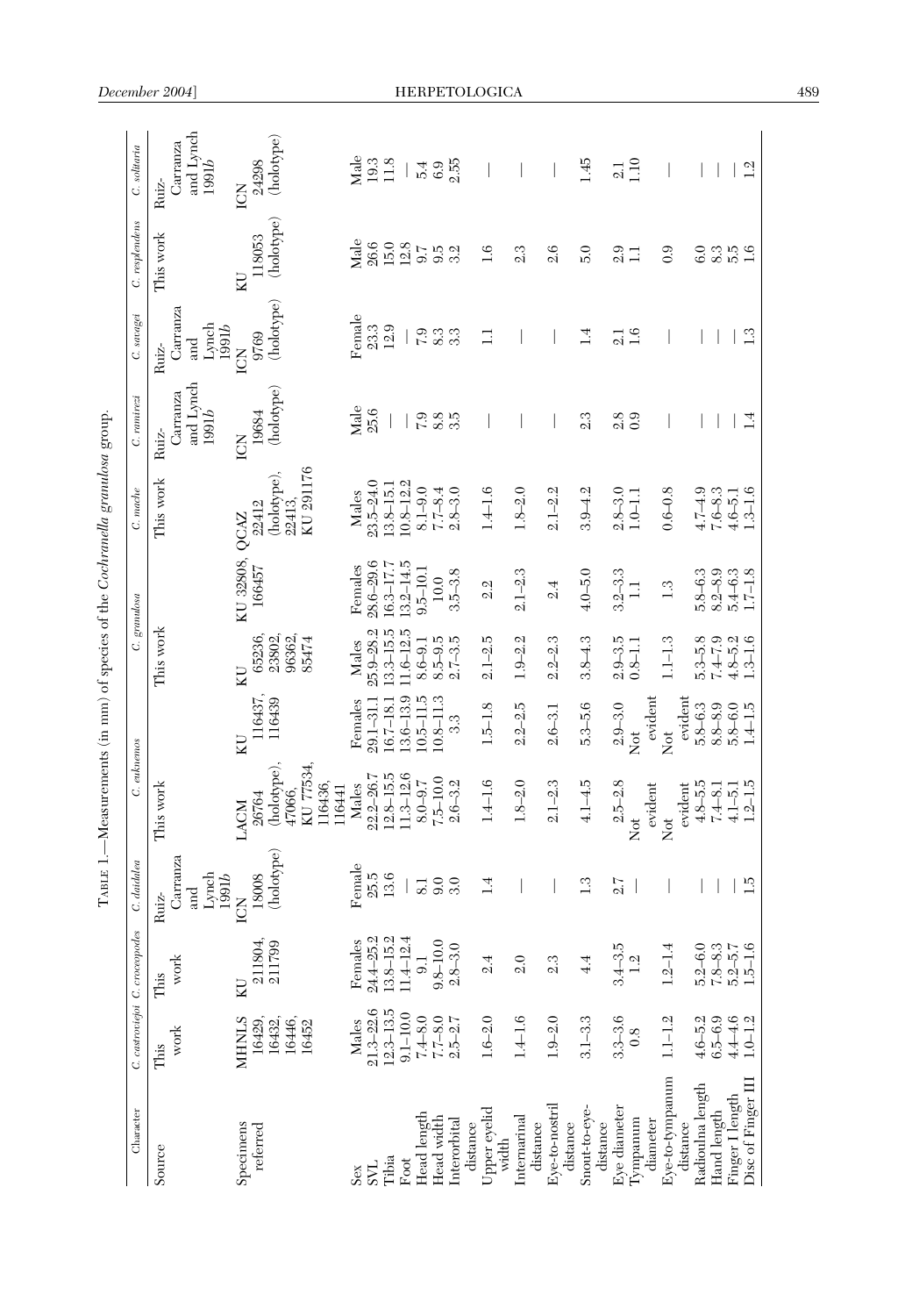| <b>Species</b>  | Distribution                                                                                                                                                                                                                 | Source                                                    |
|-----------------|------------------------------------------------------------------------------------------------------------------------------------------------------------------------------------------------------------------------------|-----------------------------------------------------------|
| C. mache        | Montañas de Mache, 510 m, Reserva Biológica Bilsa,<br>Provincia de Esmeraldas, Pacific lowlands of<br>northwestern Ecuador                                                                                                   | This work                                                 |
| C. castroviejoi | Península de Paria, Ramal oriental Cordillera<br>de La Costa, 580–750 m, Estado Sucre, Venezuela                                                                                                                             | Ayarzagüena and Señaris<br>("1997" 1996); this work       |
| C. croceopodes  | Northwest-southeast ridge north of Tarapoto, 730–800 m,<br>Provincia de San Martín, eastern slopes of the Cordillera<br>Central de los Andes, northern Peru                                                                  | Duellman and<br>Schulte (1993)                            |
| C. daidalea     | Western slope of the Cordillera Oriental, 1630–2060 m,<br>Departamentos Cundinamarca and Santander,<br>Andean Mountains, Colombia                                                                                            | Ruiz-Carranza and<br>Lynch $(1991b)$                      |
| C. euknemos     | Costa Rica $(840-1500 \text{ m})$ , and Panama $(90-1270)$ to<br>the pacific slope of the Western Andes (south to<br>Departamento de Chocó) of Colombia (100–1650 m)                                                         | Ruiz-Carranza and<br>Lynch $(1991b)$ ,<br>Savage $(2002)$ |
| C. granulosa    | From Atlantic slope eastern Honduras to central Panama<br>and on the Pacific versant from northern Costa Rica<br>to southwestern Panama $(40-1500 \text{ m})$                                                                | Savage $(2002)$                                           |
| C. ramirezi     | Western slopes of the Cordillera Occidental, 20–830 m,<br>Departamentos Antioquia and Chocó, Andean<br>Mountains, Colombia                                                                                                   | Ruiz-Carranza and<br>Lynch $(1991b)$                      |
| C. resplendens  | Amazon Basin in Ecuador, Provincia de Sucumbíos, and<br>southwestern Colombia (Departamento de Putumayo),<br>below 340 m                                                                                                     | Lynch and<br>Duellman (1973)                              |
| C. savagei      | Western slope of the Cordillera Central, 1980-2410 m,<br>Departamentos de Quindío and Risaralda, and western<br>slopes of the Cordillera Occidental, 1800 m, Departamento<br>del Valle del Cauca, Andean Mountains, Colombia | Ruiz-Carranza and<br>Lynch $(1991b)$                      |
| C. solitaria    | Eastern slope of the Cordillera Oriental, 1410 m, Departamento<br>de Caquetá, Andean Mountains, Colombia                                                                                                                     | Ruiz-Carranza and<br>Lynch $(1991b)$                      |

TABLE 2.—Geographic distribution of species of the Cochranella granulosa group.

edge of tarsus and outer edge of Toe V; dermal folds with large, white tubercles laterally (Figs. 1, 2); feet about fully webbed; webbing formula on foot  $I1-2$ <sup>-</sup> $II1$ <sup>- $-2$ </sup>  $III1-2$ IV2 $-1$ <sup>-</sup>V; discs on toes round; disc on Toe IV narrower that disc on Finger III; disc pads triangular; inner metatarsal tubercle large, ovoid; outer metatarsal tubercle absent; subarticular tubercles small, round; supernumerary tubercles absent.

Skin on dorsal surfaces of head, body, and lateral surface of head and flanks shagreen with numerous minute spinules and warts with protruding spicules; warts usually associated with white spots; throat smooth, cream; belly and lower flanks areolate; cloacal opening directed posteriorly at upper level of thighs, bordered laterally by fleshy tuberculate  $\cap$ shaped fold; cloacal tubercles small, fleshy, located immediately posterior to cloacal slit (Fig. 6), but different from those illustrated by Lynch and Duellman (1973; their Fig. 2A).

Color in life.—Dorsum green with small yellow spots (Figs. 1, 2); upper lip with thin white margin; iris white with fine black reticulation; narrow golden ring around pupil; lateral tubercles on dermal folds of hind- and forelimbs white (Figs. 1, 2); Fingers I and II and Toes I and II white; throat and ventral surfaces of limbs blue-green; parietal peritoneum white, covering anterior part of abdomen (heart not visible); stomach peritoneum white; bones green (Fig. 1); some cloacal tubercles white.

Color in preservative.—Dorsum of head, body, and limbs green-lavender with small white or cream spots; upper lip with thin white or cream margin; lateral tubercles on dermal folds of forearm, Finger IV, tarsus, and Toe IV cream-white; dorsally, spots on hind limbs form a barred pattern (Fig. 2); nuptial pad on Finger I cream; dorsally, Fingers I and II and Toes I–III unpigmented; some cloacal tubercles creamy white; venter creamy white.

Measurements.—The morphometric data  $(in \, mm)$  for the holotype is as follows:  $SVL =$ 24.0; tibia length = 15.1; foot length = 12.2; head length  $= 9.0$ ; head width  $= 8.4$ ; interorbital distance  $=$  3.0; upper eyelid width  $= 1.6$ ; internarial distance  $= 2.0$ ; eye-to-nostril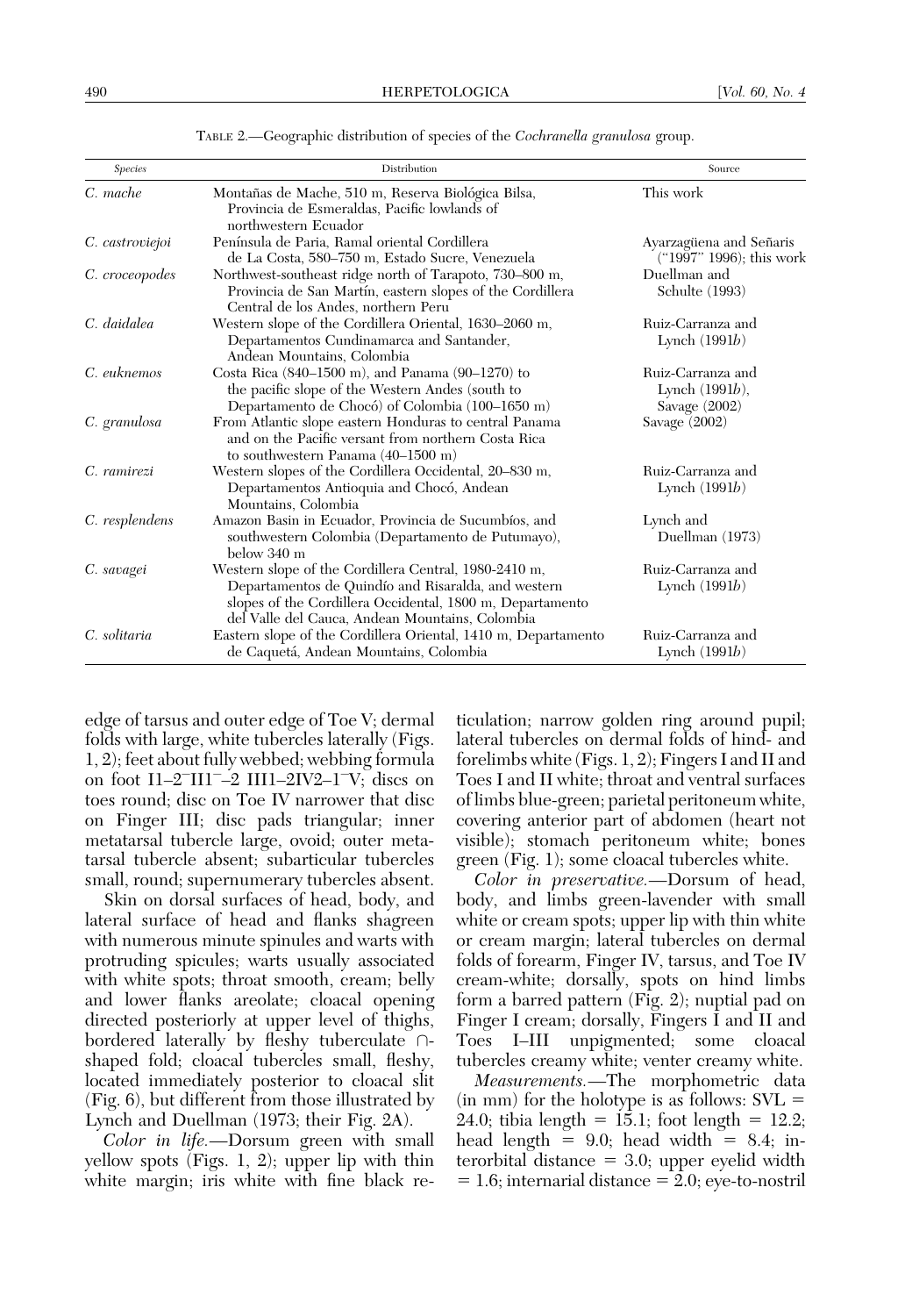|                 |                                                                  |                                     |                                 |                               | Lynch and Duellman, 1973). |                                                | structures (e.g., folds and tubercles) located immediately around the cloacal opening (Fig. 6) and not to the pair of enlarged tubercles located below the cloaca (see Fig. 2A of<br>TABLE 3.—Character states of species in the Cochranella granulosa group. Nuptial pad, spinules, and spicules are as described by Flores (1985). Cloacal ornaments refer to |                                                        |
|-----------------|------------------------------------------------------------------|-------------------------------------|---------------------------------|-------------------------------|----------------------------|------------------------------------------------|-----------------------------------------------------------------------------------------------------------------------------------------------------------------------------------------------------------------------------------------------------------------------------------------------------------------------------------------------------------------|--------------------------------------------------------|
|                 | $\begin{array}{c} \text{Snout in} \\ \text{profile} \end{array}$ | Dermal folds<br>on arms<br>and legs | Tubercles<br>on dermal<br>folds | ornamentation<br>Cloacal      | Nuptial<br>pad             | dorsum of males<br>Spinules and<br>spicules in | Dorsal coloration                                                                                                                                                                                                                                                                                                                                               | Source                                                 |
| C. mache        | inclined<br>Gradually                                            | Present                             | Present                         | Present                       | Type <sub>1</sub>          | present<br>Usually                             | yellow spots<br>Green with                                                                                                                                                                                                                                                                                                                                      | This work                                              |
| C. castroviejoi | Truncate                                                         | Absent                              | Absent                          | Absent                        | Type I                     | and minute<br>but few<br>Present,              | Dark green with<br>yellow spots                                                                                                                                                                                                                                                                                                                                 | 1996); this work<br>Señaris ("1997"<br>Ayarzagüena and |
| C. croceopodes  | truncate<br>Nearly                                               | Absent                              | Absent                          | Absent                        | Ω.                         |                                                | Dosum dull green<br>yellow line on<br>with diffuse                                                                                                                                                                                                                                                                                                              | Schulte (1993)<br>Duellman and                         |
| C. daidalea     | inclined<br>Gradually                                            | Present                             | Present                         | Present                       | Absent                     | Ω.                                             | cream to white<br>flanks; no dots<br>and dark blue<br>Pale green with                                                                                                                                                                                                                                                                                           | Ruiz-Carranza and<br>Lynch $(1991b)$                   |
| C. euknemos     | inclined<br>Gradually                                            | Present                             | Absent                          | Present                       | Type I                     | Present                                        | to bright yellow spots<br>with yellowish-white<br>Deep bluish-green<br>to black spots                                                                                                                                                                                                                                                                           | Savage and Starrett<br>$(1967)$ ; this work            |
| C. granulosa    | inclined<br>Gradually                                            | Absent                              | Absent                          | Absent                        | Type I                     | Present                                        | with scattered large<br>Dark green, usually<br>black spots                                                                                                                                                                                                                                                                                                      | Savage (2002); Taylor<br>$(1949)$ ; this work          |
| C. ramirezi     | Round                                                            | Absent                              | Absent                          | Absent                        | Type I                     | Ω.                                             | surrounds cream spots<br>Green to yellow-green<br>forming a reticular<br>pattern, which                                                                                                                                                                                                                                                                         | Ruiz-Carranza and<br>Lynch $(1991b)$                   |
| C. resplendens  | inclined<br>Gradually                                            | Present                             | Present                         | Present                       | Type I                     | Absent                                         | to bluish green spots<br>Dark green with white                                                                                                                                                                                                                                                                                                                  | $(1973)$ ; this work<br>Duellman<br>$L$ and            |
| C. savagei      | indined<br>Gradually                                             | Present                             | Present                         | Present                       | Absent                     | Ω.                                             | Green with white and<br>dark green spots                                                                                                                                                                                                                                                                                                                        | Ruiz-Carranza and<br>Lynch $(1991b)$                   |
| C. solitaria    | inclined<br>Gradually                                            | Present                             | Present                         | no tubercles<br>Fold present: | Absent                     | Ω.                                             | white and dark<br>Pale green with<br>green spots                                                                                                                                                                                                                                                                                                                | Ruiz-Carranza and<br>Lynch $(1991b)$                   |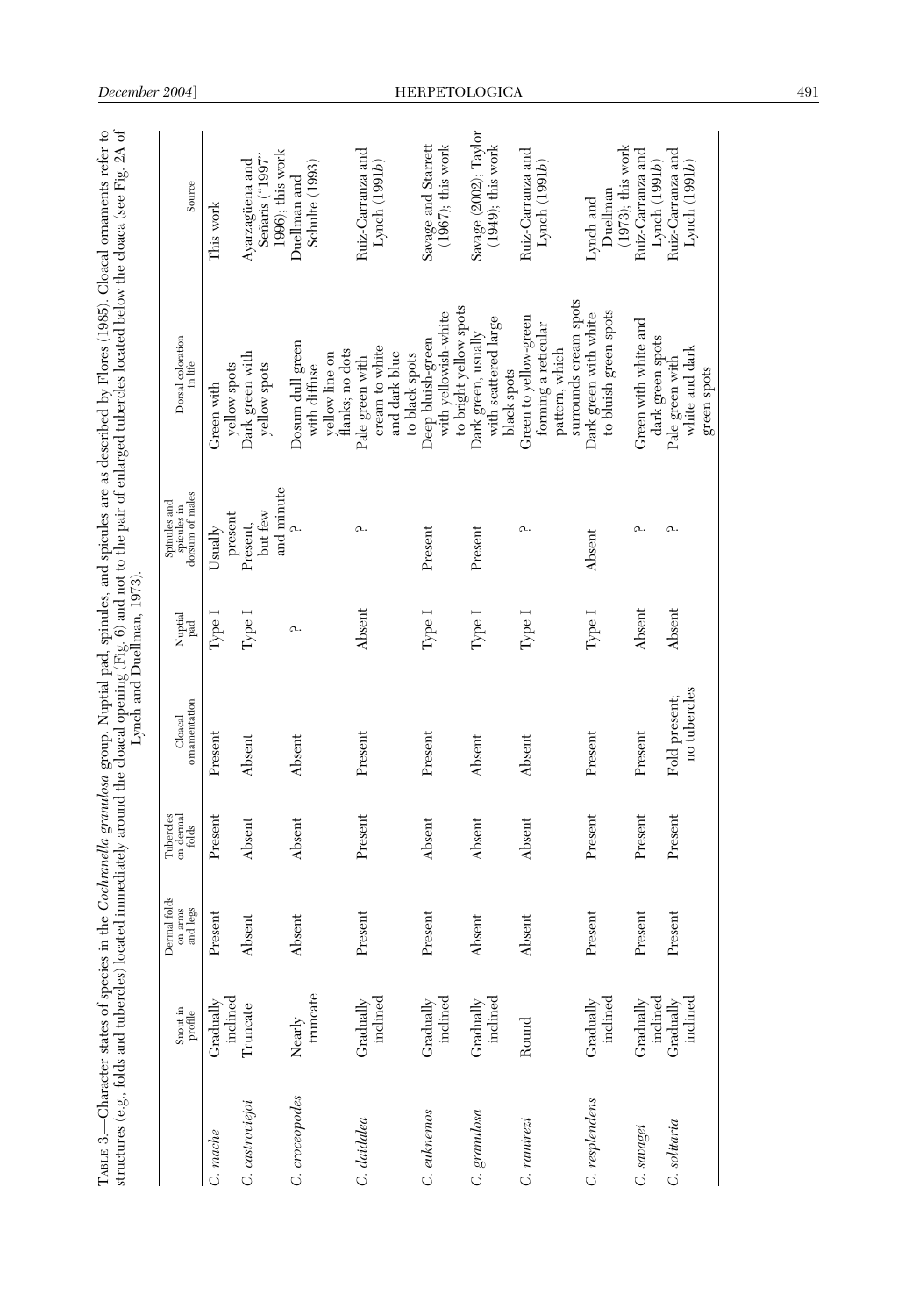

1mm

FIG. 6.—Dorsal view of cloacal ornamentation of holotype of Cochranella mache, QCAZ 22412;  $SVL =$ 24.0 mm, adult male.

1 mm

FIG. 5.—Dorsal view of nuptial excrescences on Finger I of paratype of *Cochranella mache*, QCAZ 22413;  $SVL =$ 24.0 mm, adult male.

distance  $= 2.2$ ; snout-to-eye distance  $= 4.2$ ; eye diameter  $= 3.0$ ; tympanum diameter  $=$ 1.0; eye-to-tympanum distance  $= 0.8$ ; radio– ulna length  $= 4.9$ ; hand length  $= 8.3$ ; Finger-I length  $= 5.1$ ; and disc of Finger III  $= 1.6$ .

Variation.—Variation in measurements is given in Table 1. Other variation is as follows: dorsum with no visible spicules and spinules (KU 291176); dentigerous process of each vomer with three teeth (KU 291176); webbing formula for outer fingers  $III^+$ - $3^+$ III2– $1^+$ IV (KU 291176); webbing formula on foot I1–2II1–2III1–2IV2–1V (KU 291176) or I1-2<sup>-</sup>II1-2III1-2<sup>-</sup>IV2-1V (QCAZ 22413); discs on Fingers II–IV truncate (KU 291176); discs on Toes III–V (KU 291176) or on Toes III and IV (QCAZ 22413) truncate.

Etymology.—The specific name is a noun in apposition and refers to the Montañas de Mache, the type locality of the species.

Distribution and ecology.—Cochranella mache is known only from the Riachuelo La Ducha (0° 20′ 41″ N, 79° 42′ 36″ W; 510 m), a tributary of the Río Aguacatal, and the Rı´o Aguacatal, Provincia Esmeraldas, Ecuador (Fig. 7). The type locality is in the Montañas de Mache within the Reserva Biológica Bilsa, a reserve managed by the Fundación Jatun Sacha. The Reserva Biológica Bilsa occupies 2500 ha ranging from 300–700 m and is located within the Reserva Ecológica Mache-Chindul in the last relatively extensive block of forest in the northern coastal hills. This region is included in the Evergreen Foothill Forest (Bosque Siempreverde Piemontano) Formation as defined by Cerón et al. (1999) and is seasonally rainy; July–September are the dryest months. Two individuals  $(OCAZ 22412-13)$  of C. mache were encountered at night on vegetation (100–150 cm above ground) in the immediate vicinity of streams. Cochranella mache seems to be rare in the area. In our visit to the type locality, we conducted nocturnal searches along streams for five consecutive nights  $(7-\tilde{11})$  January, 2003), searching approximately four hours per night, and found only two individuals (QCAZ 22412–13). Other nocturnal amphibians found at the type locality were Centrolene prosoblepon, Hyla picturata, and Eleutherodactylus achatinus.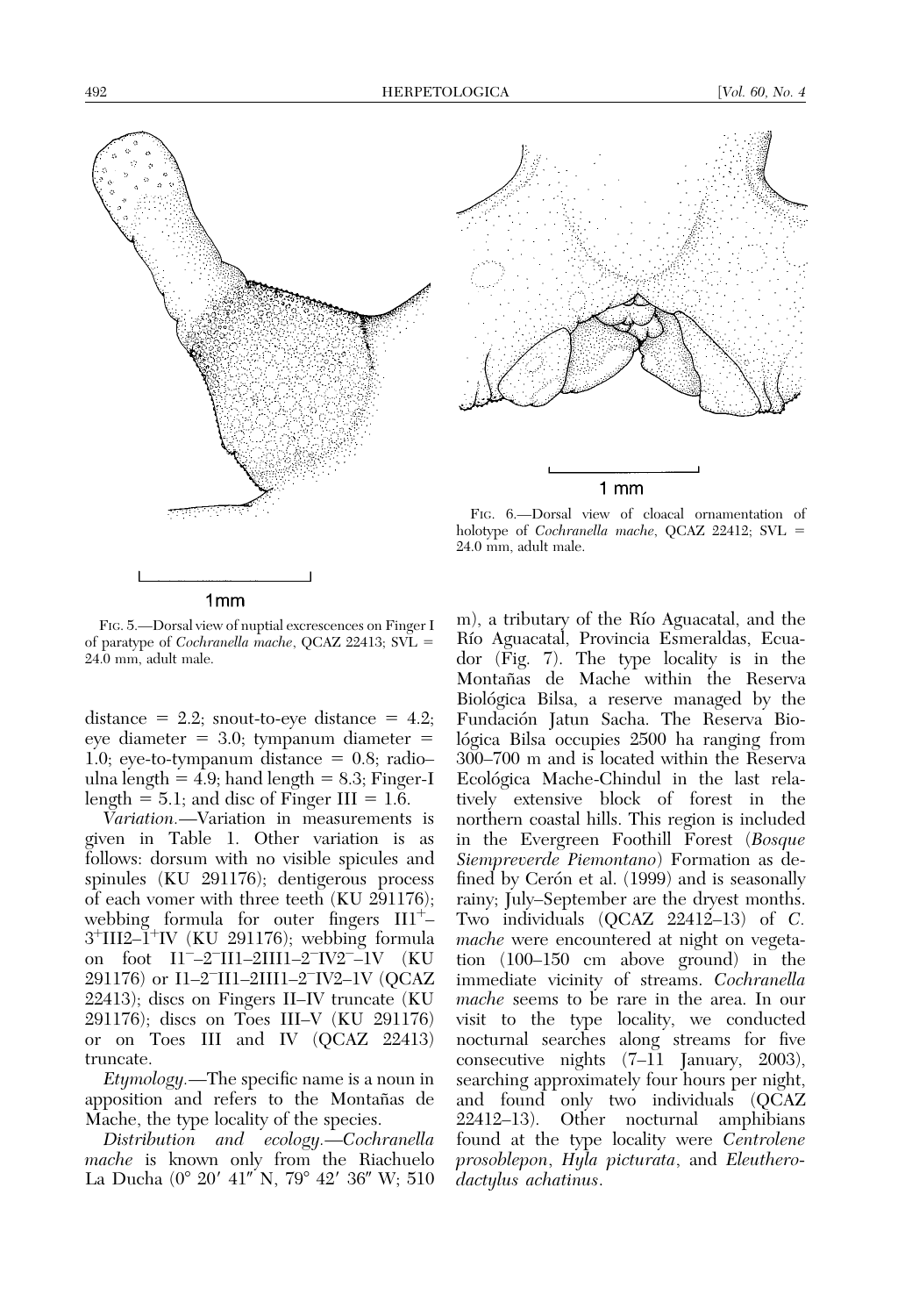

FIG. 7.—Location of type locality of Cochranella mache (square) in northwestern Ecuador.

## **DISCUSSION**

The Cochranella granulosa group is distributed in lowland and cloud forests of Central America and northern South America at elevations of 20–2410 m, and has its highest diversity in the Colombian Andes (Table 2). Ruiz-Carranza and Lynch (1991b) listed several diagnostic characters for the group (described in Introduction), but only one is unambiguous in separating C. granulosa from the two other species groups recognized in Cochranella (C. ocellata and C. spinosa groups). All species in the C. granulosa group have a white visceral peritoneum; in contrast, species in the C. *ocellata* and C. *spinosa* groups have a transparent visceral peritoneum. Based on this character, the C. granulosa group contains the following species: C. castroviejoi, C. croceopodes, C. daidalea, C. euknemos, C. granulosa, C. mache, C. ramirezi, C. resplendens, C. savagei, and C. solitaria.

Ruiz-Carranza and Lynch (1995:3) removed Cochranella croceopodes from the C. granulosa group without explanation. However, according to the original description (Duellman and Schulte, 1993), C. croceopodes has a white visceral peritoneum; this characteristic justifies the inclusion of C. croceopodes in the C. granulosa group.

Based on the presence of dermal folds with white tubercles on the arms and legs, the snout

being gradually inclined in profile, and cloacal ornaments (Table 3), we suggest that *Cochra*nella mache, C. daidalea, C. resplendens, C. savagei. and C. solitaria might be closely related. Nevertheless, rigorous cladistic analyses are necessary to test this hypothesis.

#### **RESUMEN**

Describimos una nueva especie de Cochra*nella* de las montañas Mache en las tierras bajas del noroccidente del Ecuador, en la región del Choco´. La nueva especie pertenece al grupo de especies Cochranella granulosa y se distingue principalemente por tener: (1) periotoneo parietal y viceral color blanco; (2) hocico gradulamente inclinado en vista lateral; (3) pliegues dermales con conspicuos tubérculos blancos en el margen ventrolateral de la mano, brazo, codo, pie y tobillo; (4) región cloacal con pliegue en forma de  $\cap$  y tubérculos blancos; y (5) en vida, dorso verde con pequeños puntos amarillos. La nueva especie comparte muchas características con C.  $\tilde{d}$ aidalea, C. resplendens, C. savagei y C. solitaria. Brevemente, discutimos los caracteres que diagnostican al grupo de especies Cochranella granulosa.

Acknowledgments.—For comments on this manuscript, we thank W. E. Duellman, L. Trueb, A. Campbell, E. Greenbaum, A. Mathis, D. McLeod, J. B. Pramuk, O. Torres-Carvajal, and an anonymous reviewer. Jay Savage and J. D. Lynch provided useful information to confirm that Cochranella mache was a distinct species of the C. granulosa species group. Andrew J. Crawford kindly provided a color photograph (Fig. 1A). Access to the KU specimens was facilitated by L. Trueb and J. E. Simmons. Loans from QCAZ, LACM, and MHNLS were granted by L. A. Coloma, K. Beaman, and C. Señaris, respectively. Diego Cisneros-Heredia helped us planning the logistics for fieldwork. Research was supported by The University of Kansas, the Fundación Numashir para la Conservación de Ecosistemas Amenazados, and a fellowship from the Fundación para la Ciencia y Tecnología del Ecuador (FUNDACYT), under the sponsorship of the Departamento de Ciencias Biológicas of the Pontificia Universidad Católica del Ecuador. Collecting permits were provided by the Ministerio del Ambiente. The Fundación Jatun Sacha provided logistical support and lodging at the Bilsa Biological Station; special thanks go to Carlos Aulestia, the station administrator, who helped in numerous ways.

#### LITERATURE CITED

- AYARZAGÜENA, J., AND C. SEÑARIS. 1997 "1996". Dos nuevas especies de Cochranella (Anura; Centrolenidae) para Venezuela. Publicaciones de la Asociación de Amigos de Doñana 8:1-16.
- CERÓN, C., R. VALENCIA, W. PALACIOS, AND R. SIERRA. 1999. Las formaciones naturales de la Costa del